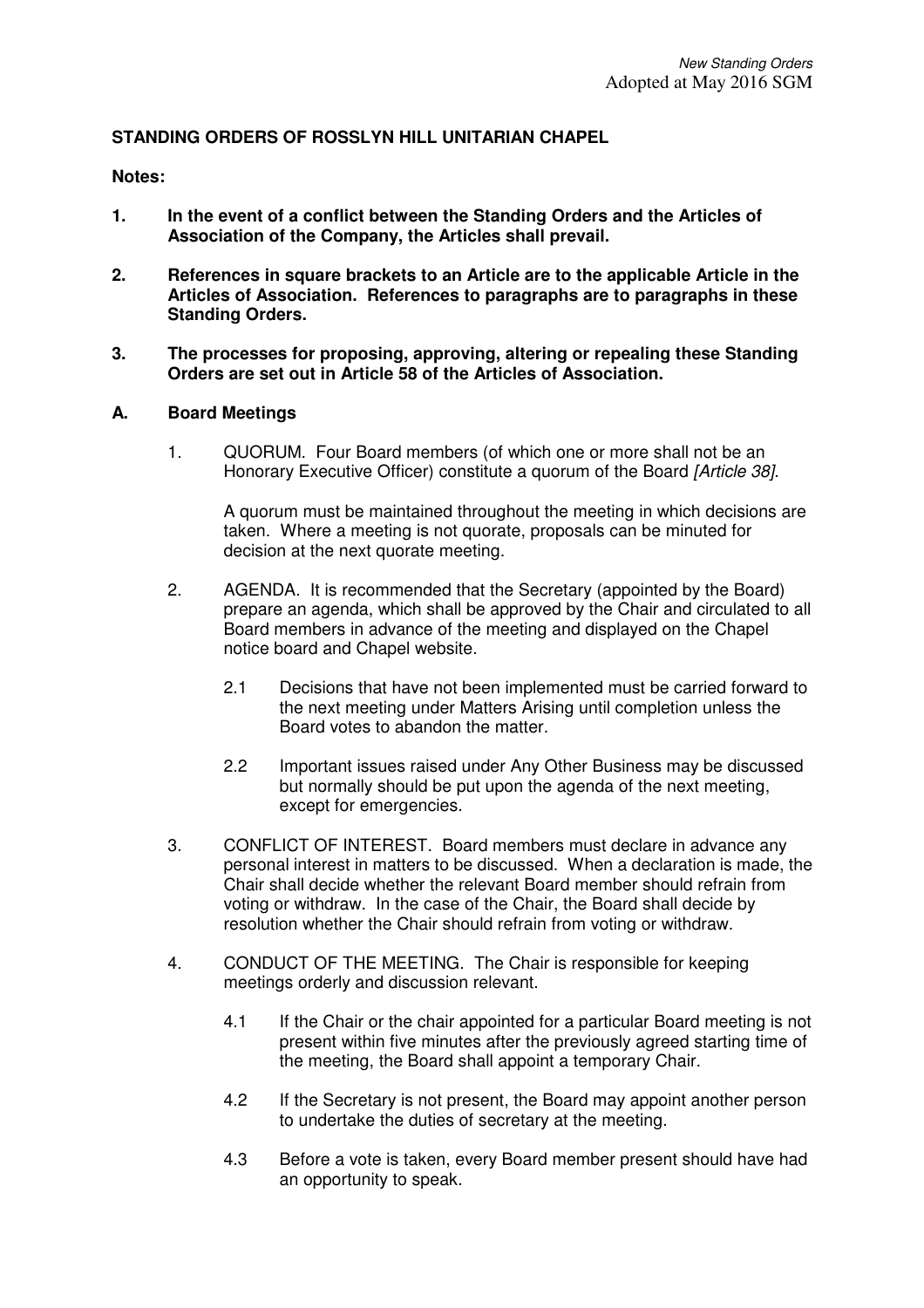- 4.5 A vote can be taken to end discussion on a particular matter or to defer discussion to another meeting.
- 4.6 At any time, a meeting can be ended or adjourned to another time by a majority vote.
- 4.7 Members of the Company may attend meetings as observers by arrangement with the Chair, the Secretary or the Chapel Administrator.
- 5. MINUTES. Minutes must be taken and preserved as a permanent record of proceedings along with relevant documents.
	- 5.1 Minutes must stipulate the type of meeting, the date, place and start time, the names of those present and apologies for absence.
	- 5.2 Minutes should record the exact wording of resolutions, the names of the proposer and the seconder, and the votes cast 'for' and 'against' and abstentions.
	- 5.3 Minutes may include the reasons for a decision where this is considered important.
	- 5.4 The person(s) responsible for implementing a resolution must be noted.
	- 5.5 Minutes must be typed.
	- 5.6 It is recommended that minutes be prepared and distributed as soon as possible and not more than seven days after the meeting.
	- 5.7 Minutes should be corrected and approved by the Board at its next meeting.
	- 5.8 Two copies of the approved minutes shall be signed by the Chair. One copy shall be held by the Secretary and the other by the Chapel Administrator in a minute book with the pages consecutively numbered.
	- 5.9 A copy of the approved minutes should be displayed on the Chapel notice board and Chapel website.
- 6. VOTING PROCEDURE. Resolutions shall be approved by a simple majority [Article 37]. If the vote is tied, the Chair may cast a second and deciding vote.
	- 6.1 Where a resolution has no opposition, it may be recorded as approved without a formal vote unless a "substantial" commitment is involved. A "substantial" commitment would be the equivalent of £400 or more, adjusted for changes in purchasing power in the years that follow 2007.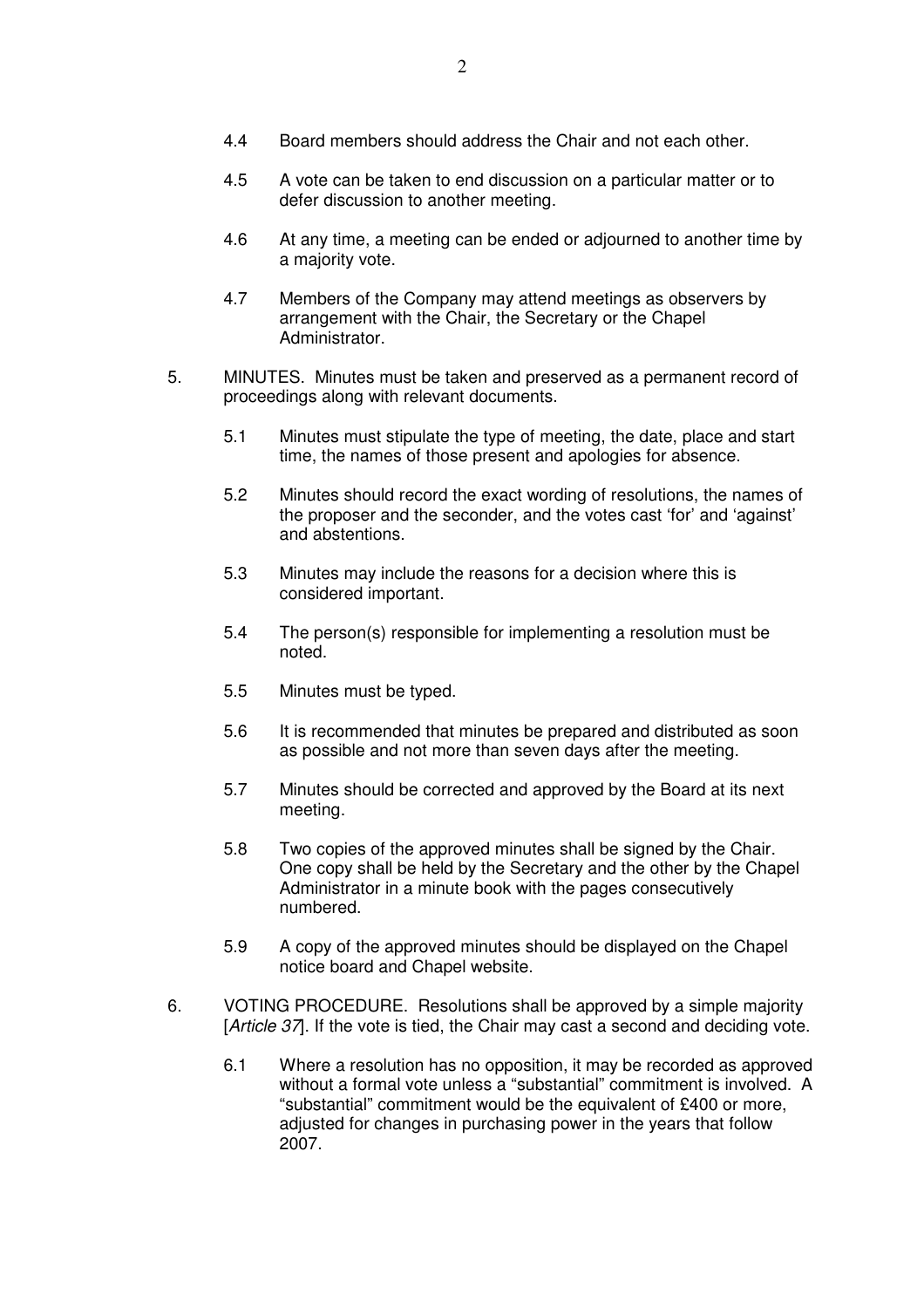- 6.2 No employee of the Company may propose or second a motion or vote.
- 7. FREEDOM OF INFORMATION. The Board's records can be examined in the Chapel Office by any Member of the Company apart from the following matters, which must be kept confidential.
	- 7.1 Personal information relating to the Minister, other employees and agents of the Company, such as employment contracts, personnel, attendance and health records, disciplinary actions and the Board's correspondence with employees and agents.
	- 7.2 Temporarily sensitive matters such as negotiating positions, details of offers of goods and services, and investigations into possible wrongdoing.
	- 7.3 Matters that may constitute defamation and/or libel.
- 8. DELEGATION OF FUNCTIONS. The Board can, by a Board resolution, delegate one or more functions, but not its legal responsibility, to a committee or project group. It shall not allow committees or project groups to make financial or contractual commitments independently.
	- 8.1 Committees must be created by a resolution that clearly defines their purpose.[Articles 35 and 45]
	- 8.2 Project groups should be set up for a specific task, such as producing a report, organising an event, or supervising construction work. The group disbands when the project is completed.

## **B. Committee Meetings**

- 9. MEMBERSHIP. All committees of the Board shall apply the following rules, save that special provisions apply in the case of the search committee.
	- 9.1 Any Member of the Company may be appointed to serve on a committee.
	- 9.2 All committees shall elect a Chair and Secretary for a one-year term at their first meeting. Elections shall be held annually.
	- 9.3 Committees should follow the rules and best practices employed by the Board except for the quorum provisions in paragraph 1 above.
	- 9.4 A committee shall not enter into any financial or contractual commitments without prior written approval of the Board.
	- 9.5 Single-purpose decisions of a committee may be made by phone or electronic communication as long as the decisions are incorporated in the committee's minutes.
	- 9.6 Committees should report periodically to the Board which can approve or overrule their decisions.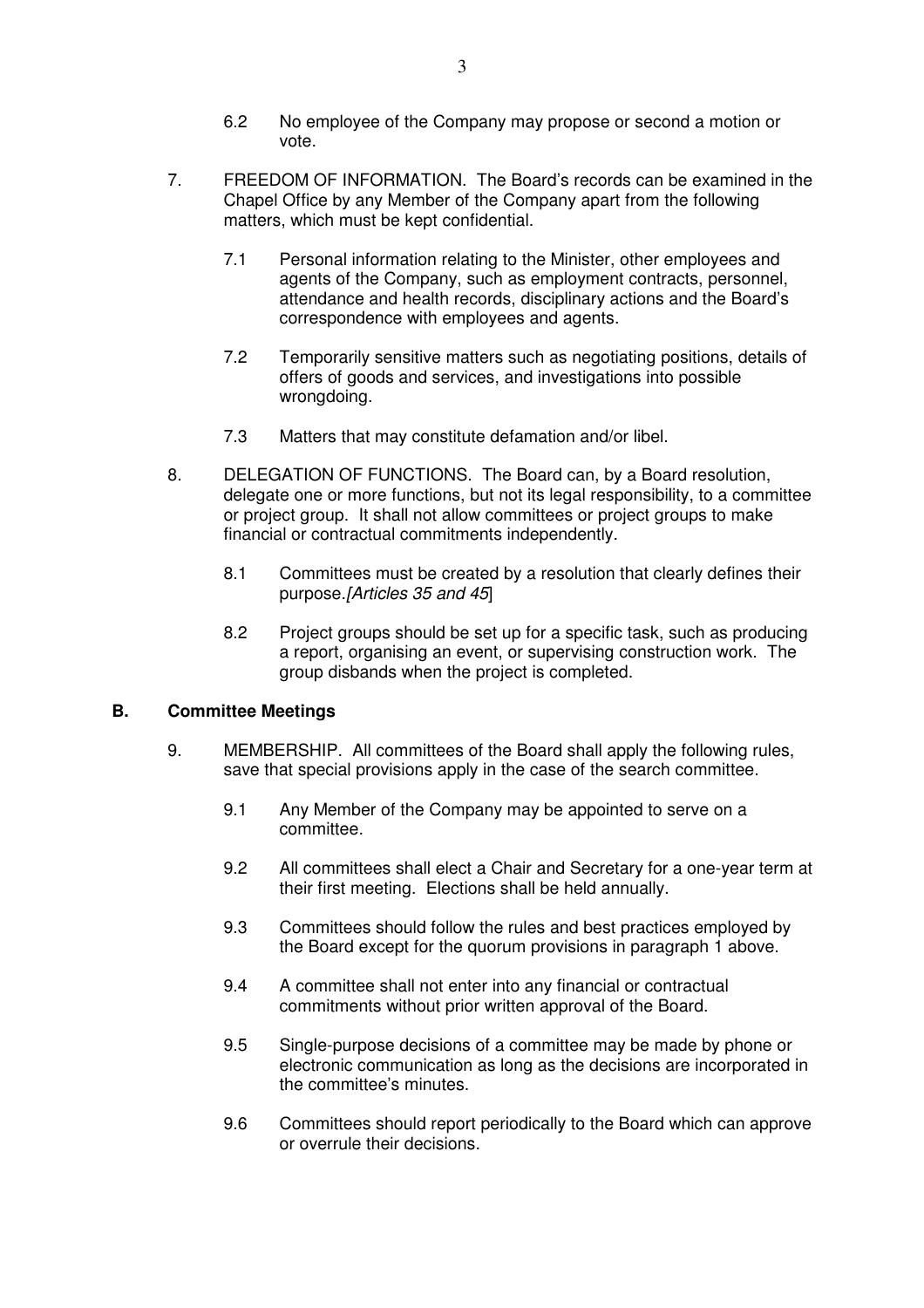9.7 The quorum for proceedings will be two unless the Board otherwise specifies when establishing the committee.

## **C. Project Group Meetings**

- 10. PROJECT GROUPS. Project groups need not be bound by rules of procedure for meetings.
	- 10.1 Project groups cannot enter into any financial or contractual commitments without prior written approval of the Board.
	- 10.2 Notwithstanding the informal structure, project groups shall elect a Chair and Secretary at the first meeting and keep records of decisions.
	- 10.3 Project groups should provide a timetable and regular progress reports to the Board, which can approve or overrule project group decisions as it deems necessary.
	- 10.4 When the project is finished, a final report is presented to the Board.
	- 10.5 On acceptance of the final report, the project group is officially disbanded.

## **D. Meetings of the Congregation**

The following section applies to all formal meetings of the Congregation, known as Annual or Extraordinary General Meetings. The place at which AGMs, SGMs and EGMs are to take place is Rosslyn Hill Chapel, its Manse, Hall and Cottages In Rosslyn Hill, Pilgrims Place, and Willoughby Road in Hampstead, London. The procedure for elections of a new minister is discussed in part M below.

- 11. QUORUM. Twenty per cent (20%) of the voting Members of the Company, on the register of Members at the date of the meeting, must be physically present to constitute a quorum, at an SGM, an AGM or an EGM, except for meetings to elect a Minister, when the quorum is 40%. [Article 10(A)].
	- 11.1 Where there is a fraction, the quorum is calculated by rounding up.
	- 11.2 A quorum must be maintained throughout the meeting in which decisions are taken. Where a meeting is not quorate, only discussion can take place.
	- 11.3 To be counted in the quorum a Member of the Company must satisfy the obligations as to term of membership and payment of subscription. [Article 10(A)]
- 12. CONFLICT OF INTEREST. Members of the Company shall be asked to declare, in advance, any personal interest in matters to be discussed. When a declaration is made, the Chair shall decide whether the Member should refrain from voting or withdraw.
- 13. AGENDA. The Secretary shall prepare an agenda, which shall be approved by the Board. The Agenda shall be published in the Chapel Bulletin prior to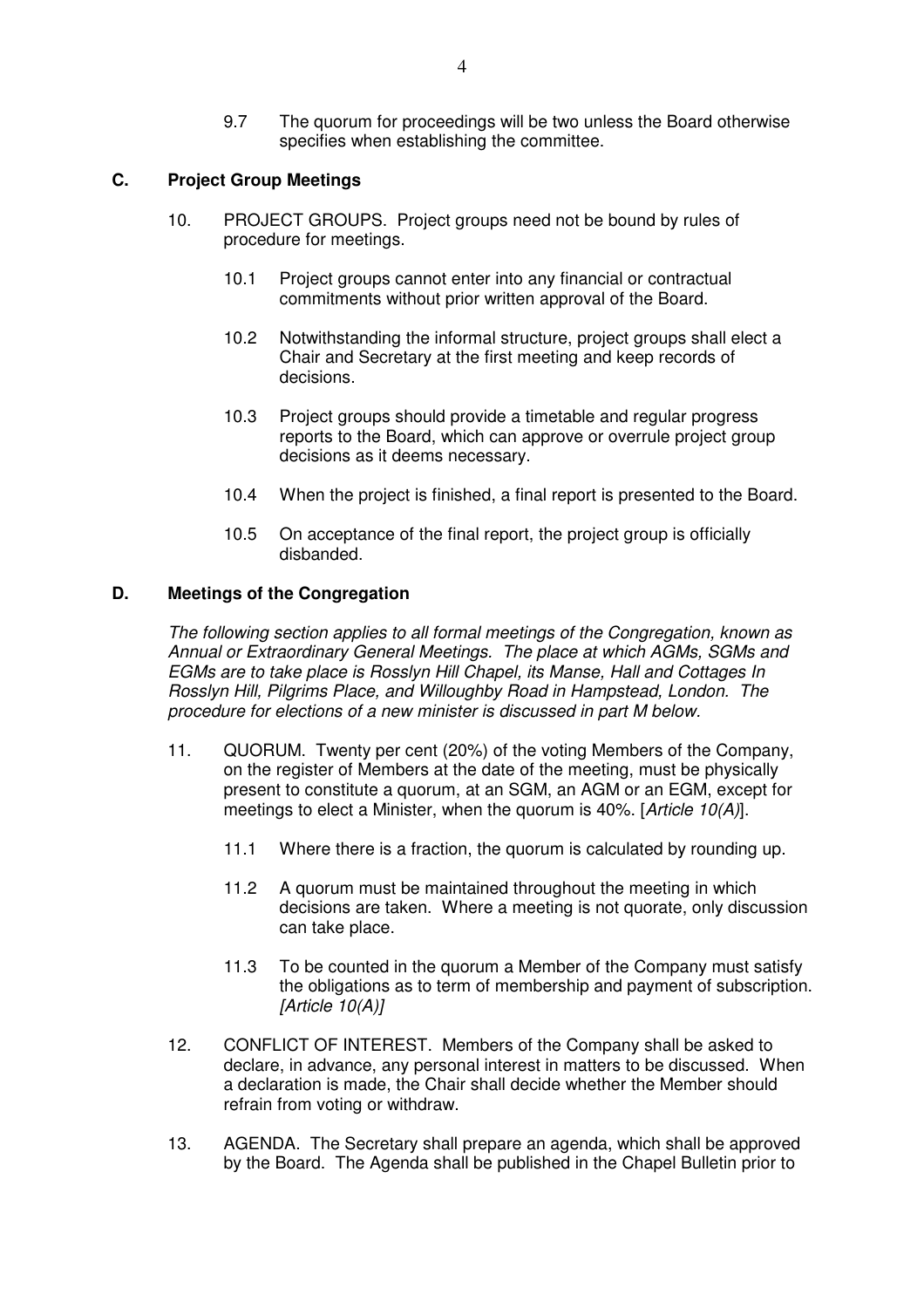the meeting, if feasible, and also displayed on the Chapel notice board and Chapel website.

- 14. NOTICE OF MEETINGS. The Secretary shall ensure that the Agenda is posted or sent by electronic communications to the Members of the Company along with the provision for proxy voting in sufficient time before the meeting as set out below:
	- 14.1 An Annual General Meeting or an Extraordinary General Meeting called for the passing of a special resolution shall be called by at least twenty-one clear days' notice. Notice of an Annual General Meeting or an Extraordinary General Meeting called for the passing of a special resolution shall also, save where, for reasons of urgency, this is impracticable, be given by an announcement during a service on the two Sundays immediately prior to the date of the meeting. All other Extraordinary General Meetings shall be called by at least fourteen clear days' notice in writing and, save where, for reasons of urgency, this is impracticable, shall also be given by an announcement during a service on the two Sunday morning services immediately prior to the date of the meeting. A general meeting may be called by shorter notice if it is so agreed:
		- (a) In the case of an Annual General Meeting by all the Members of the Company entitled to attend and vote at such meeting;
		- (b) In the case of any other meeting by a majority in number of the Members of the Company having a right to attend and vote, being a majority together holding not less than ninety-five per cent of the total voting rights at the meeting of all the Members of the Company.
	- 14.2 A Special General Meeting shall be called as provided in Article 8(C), that is, by (a) an announcement made during a service at the two Sunday morning services immediately prior to the date of the Special General Meeting and (b) by a notice posted at the Chapel on, and from the date of, the Sunday service at which the Special General Meeting was first announced (until the date of the Special General Meeting).
	- 14.3 No Member of the Company may hold more than two proxies.  $[Article 15(A)].$
	- 14.4 The notice of meeting shall specify the date, starting time and place of the meeting and business to be transacted and, in the case of an Annual General Meeting, shall specify the meeting as such. Only such business as has been indicated in the notice may be brought before the meeting.
- 15. CONDUCT OF THE MEETING. The Chair is responsible for keeping meetings orderly and discussion relevant.
	- 15.1 Members of the Company should indicate their wish to speak and wait to be called by the Chair.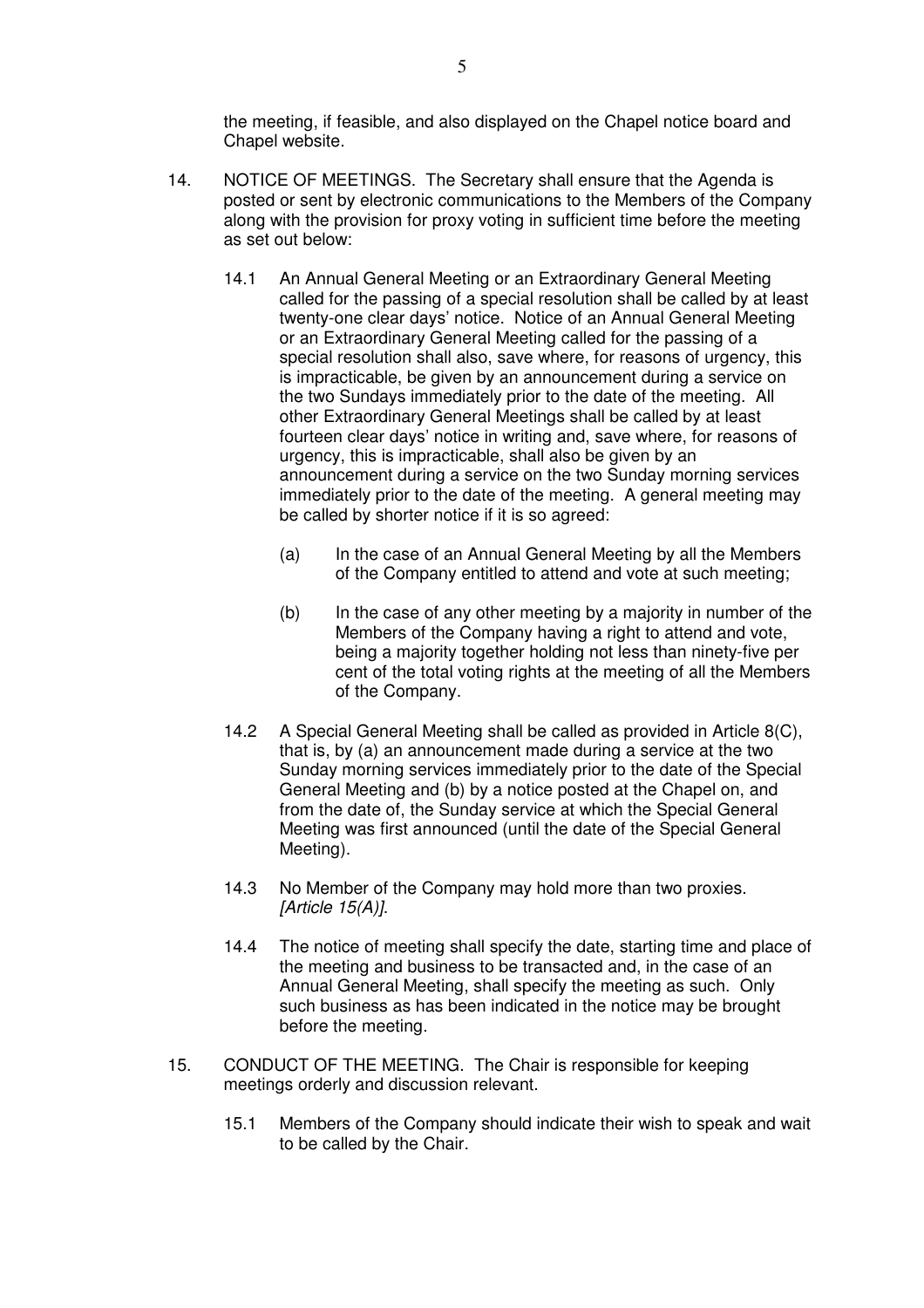- 15.2 Only one person should have the floor at a time. Speakers should, if able to do so, stand up and identify themselves.
- 15.3 If the Chair rises, the speaker must sit down, ceding the floor.
- 15.4 The Chair should attempt to take speakers from alternative sides of a motion.
- 16. MOTIONS. Motions must be confined to items on the Agenda apart from procedural ones.
	- 16.1 A substantive motion must be proposed and seconded before discussion can take place.
	- 16.2 A Member of the Company may speak only once on a motion or amendment except by permission of the Chair who must then allow the same privilege to other Members of the Company.
	- 16.3 The person who first proposed a motion shall have the right of reply when the discussion is closed but no new matter may be introduced before a vote is taken.
- 17. PROCEDURAL MOTIONS. Procedural motions relate to the conduct of the meetings.
	- 17.1 A motion "that the question be put" may be made by a Member of the Company who has not previously spoken about the motion. If seconded, the Chair should put the motion to a vote without debate. If the vote is lost, discussion continues. If the vote is carried, the Chair closes the debate by calling on the proposer to sum up before taking a vote.
	- 17.2 A Member of the Company may rise on a "point of order" to object to the conduct or proceedings of the meeting. The Chair halts proceedings, asks what the point of order is, and rules whether to accept or not.
	- 17.3 A Member of the Company may rise on a "point of information" to provide brief supplementary or clarifying information. This is taken at the discretion of the Chair who asks the speaker whether they wish to accept the point of information.
- 18. AMENDMENTS. One amendment must be decided before another can be proposed.
	- 18.1 An amendment must be proposed and seconded. After discussion, the vote is taken. If carried, the motion is put to the meeting in amended form when it is open to discussion and further amendment.
	- 18.2 No amendment can be allowed that has the effect of negating the motion.
- 19. VOTING PROCEDURE. Voting shall generally be by show of hands unless secret ballot is proposed and supported by at least five voting Members of the Company present.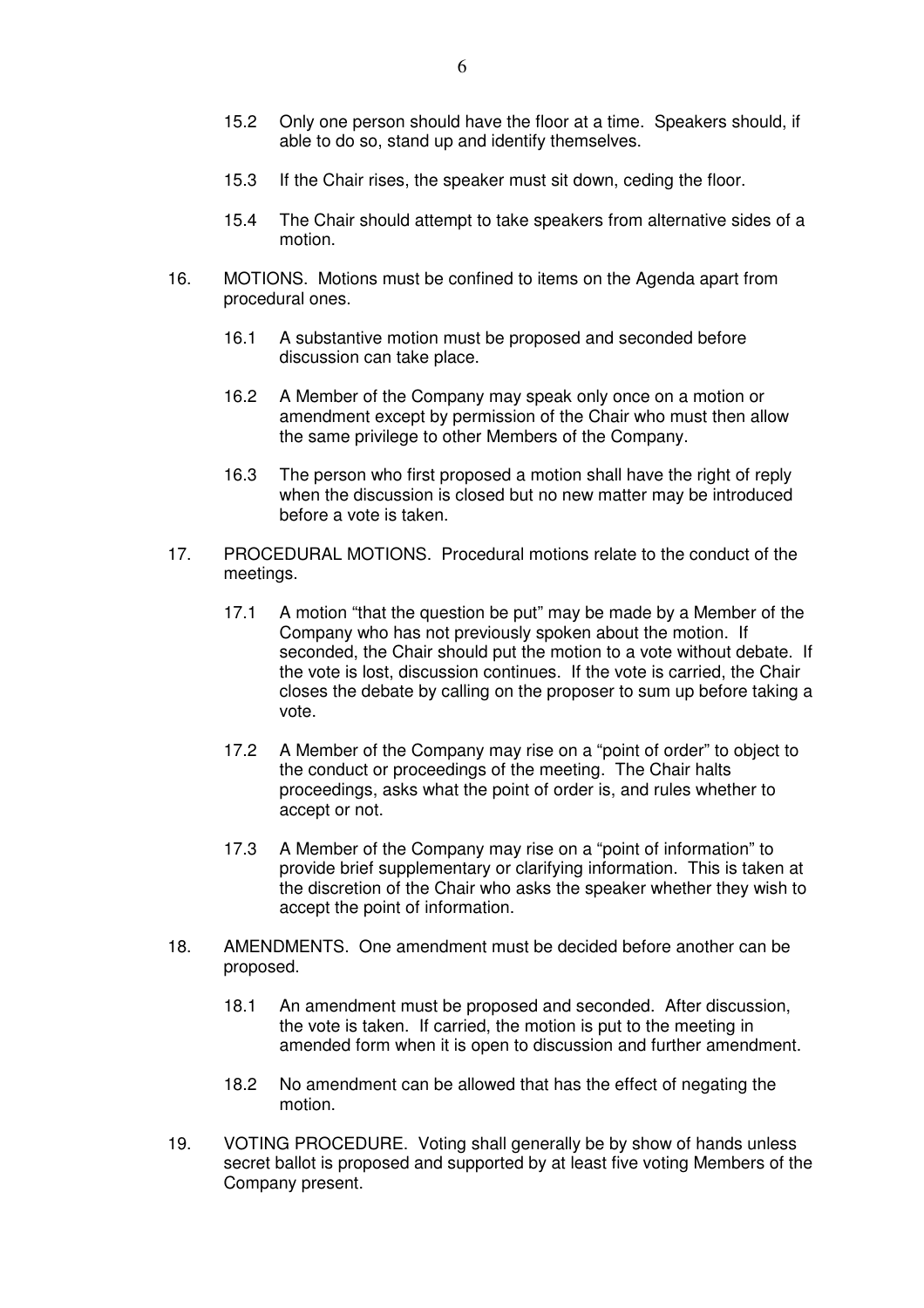- 19.1 Voting shall be decided by a simple majority of those present and voting at an Annual or Extraordinary General Meeting or a Special General Meeting (except in the case of an Annual or Extraordinary General Meeting where a special or extraordinary resolution is proposed, when it is 75% of those present and voting). A resolution for removal of a Director can be proposed as an ordinary resolution.
- 19.2 Employees of the Company can also vote at general meetings of the Company if they (i) have paid their current subscription, (ii) have been registered as Members of the Company for a period of not less than six months prior to the date of the meeting, and (iii) are present in person.
- 19.3 Voting at a Special General Meeting shall be decided by a simple majority.

## **E. Annual General Meeting ("AGM")**

- 20. PURPOSE. The Annual General Meeting of the Congregation shall be held in the month of February or March at such time and place as shall be fixed by the Board to receive the report of the Board and Statement of Accounts (duly audited), to elect Board members, to appoint auditors, and to transact any other business set out in the notice.
- 21. AGENDA. The agenda shall include the items listed under paragraph 20 (PURPOSE) above, the election of delegates to the General Assembly of Unitarian and Free Christian Churches (or any successor body)(the "GA") and the appointment of a representative to the London District & South Eastern Provincial Assembly of Unitarian and Free Christian Churches Incorporated (or any successor body)(the "LDPA").
- 22. NOTICE. The notice of an AGM shall include the number of vacancies on the Board and the names of those standing down and whether they are eligible for re-election. The notice should include forms for nomination to the Board, the Elders, the GA and the LDPA.
- 23. ELECTIONS TO THE BOARD. Elections at the AGM shall be held by secret ballot. Board members are to be elected for a three-year term and are eligible for re-election for a further three years. [Article 31(C)]
	- 23.1 The Chairman and the Secretary of the meeting shall continue to perform their functions until the Annual General Meeting is concluded even though a new Board has been elected.
- 24. REPORTS. Authors of reports (or their deputies) should be present at the meeting to answer questions from the Members of the Company.

# **F. Special General Meetings ("SGM")**

- 25. PURPOSE. The purpose of Special General Meetings is to deal with specific and important issues (for example, amending these Standing Orders).
- 26. THE BUSINESS TO BE CONSIDERED AT THE MEETING. The business will be specified as provided in paragraph 14.4.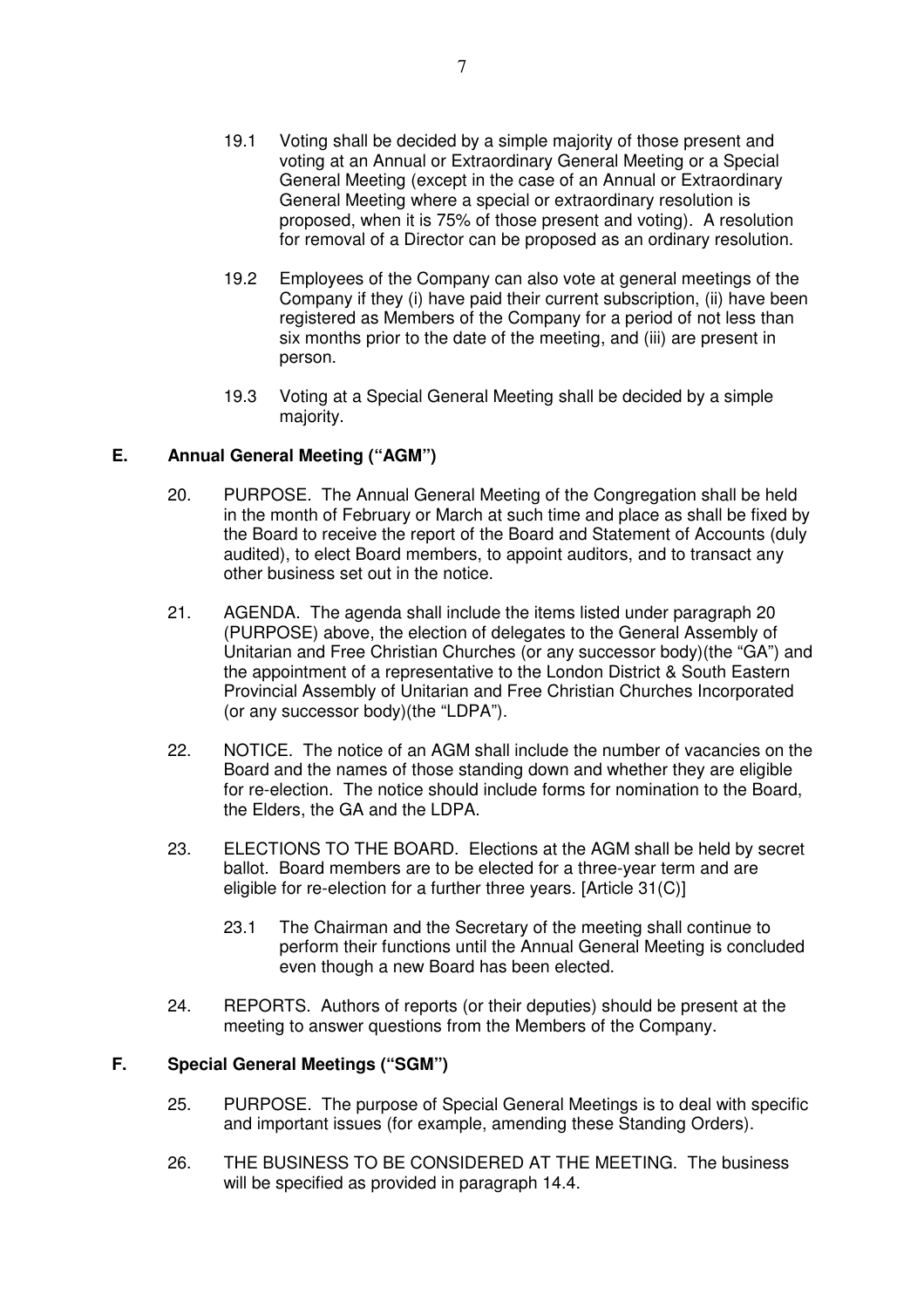27. NOTICE. The procedure for calling an SGM is discussed under Article 8(C).

## **G. Meeting to Elect a Settled Minister.**

- 28. A Special General Meeting shall be called to elect a new Settled Minister.
- 28A. QUORUM. The quorum for a meeting to elect a new Settled Minister shall be 40% of the voting Members of the Company (not including proxy votes) [Article 10(B)].
- 29. CONDUCT OF THE MEETING. It shall conform to paragraphs 15 and 17. The meeting shall be chaired by the Chair of the Board or another Board member.
- 30. PRELIMINARY DISCUSSION. The Chair shall ask for a show of hands to determine whether a discussion should take place before voting starts.
	- 30.1 A limit should be agreed for the total time of discussion and for individual speakers.
- 31. VOTING PROCEDURE. Election shall be by secret ballot.
	- 31.1 Ballot papers should provide three options for each resolution: in favour, abstention, against the resolution.
	- 31.2 A majority of at least 75% of the votes, including proxy votes, is required to elect a Minister.
	- 31.3 Not more than one Candidate can be considered at the SGM.
	- 31.4 If the Candidate does not receive at least 75% of the vote, a new Search Process will be initiated by the Board.

## **H. Congregational Affiliation**

32. GENERAL ASSEMBLY AND PROVINCIAL ASSEMBLY. This Congregation shall be a member of the General Assembly of Unitarian and Free Christian Churches and of the London District Provincial Assembly so long as the General Assembly does not adopt any credal or doctrinal requirements.

## **I. Board and Honorary Executive Officers**

- 33. MEMBERSHIP. The Board shall consist of:
	- 33.1 Up to twelve members elected in accordance with paragraph 34.1 below.
	- 33.2 Up to three members appointed in accordance with paragraph 35 below.
	- 33.3 The Minister and the Chapel Administrator (if any) who shall be exofficio non-voting members of the Board (but shall not be Directors under the Articles);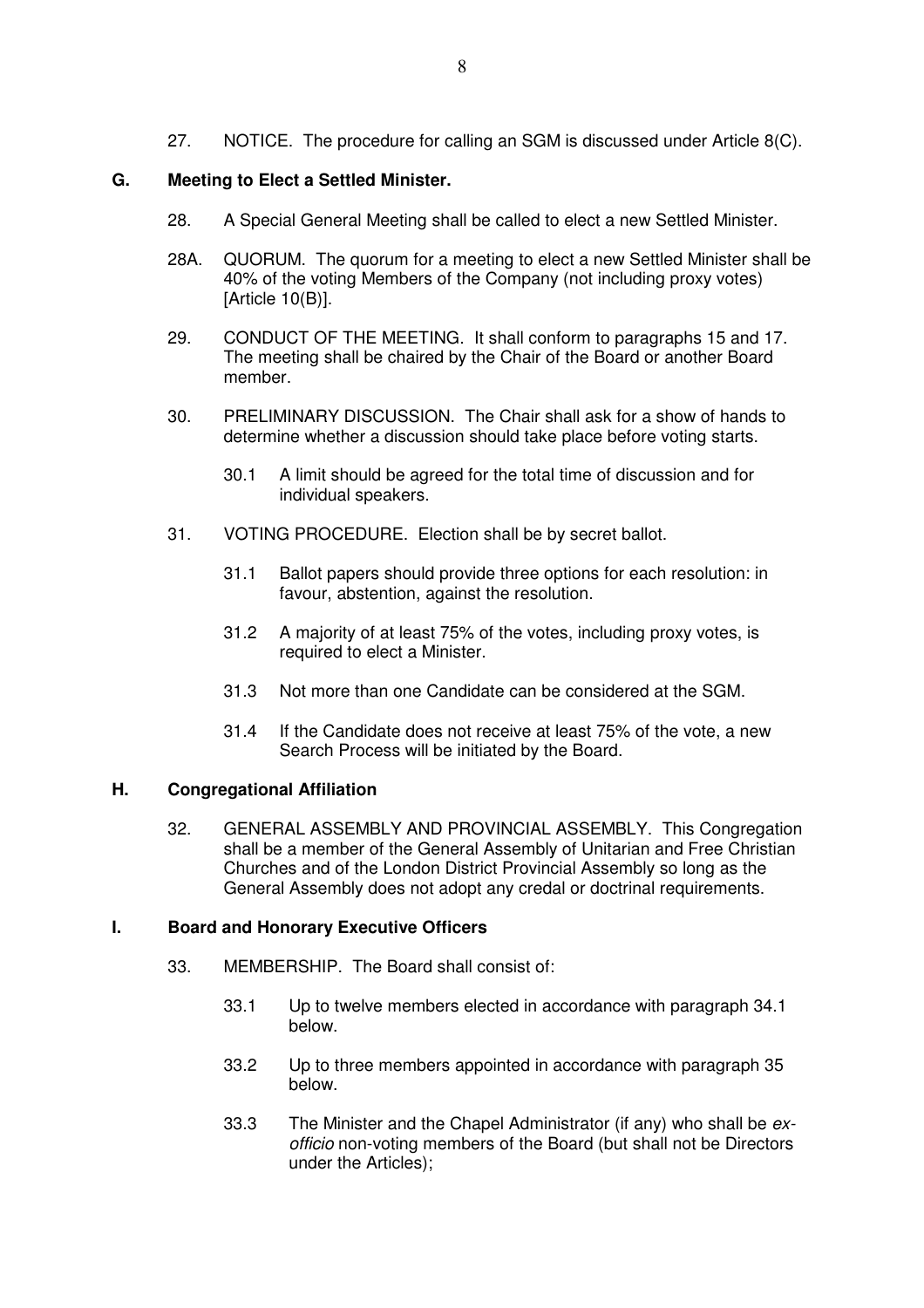- 33.4 Only Members of the Company who have been registered as a Member for a period of not less than six months prior to the effective date of appointment as a Director shall be eligible for election or appointment to the Board;
- 33.5 Employees of the Company may be invited to attend Board meetings but shall have no vote, nor be eligible to serve as Board members.
- 34. ELECTION, RETIREMENT AND CASUAL VACANCIES.
	- 34.1 Board members shall be elected at the Annual General Meeting of the Company and shall be subject to retirement by rotation in accordance with these provisions.
	- 34.2 At the 2008 Annual General Meeting and at every subsequent Annual General Meeting, one-third of the elected Board members shall retire. If their number is not three or a multiple of three, the number nearest to one-third shall retire. When fewer than a third of elected members retire, members will be subject to retirement by rotation.
	- 34.3 Subject to paragraph 34.4 below, the Board members to retire by rotation shall be those who have been longest in office since their last election, but as between individuals who were elected on the same day, those to retire shall (unless they otherwise agree among themselves) be determined by lot.
	- 34.4 A Board member who retires by rotation shall be eligible for reelection. No Board member may serve for more than six years continuously, except that any period of appointed service may be discounted for the purpose of this provision. A former Board member who has served for six years continuously may rejoin the Board by election by the Members of the Company or by appointment by the Board after an interval of one calendar year.
	- 34.5 If a casual vacancy arises during the year, the Board shall appoint an individual to fill the vacancy until the next Annual General Meeting following the appointment, when the vacancy will be filled by election in accordance with these provisions.
- 35. ADDITIONAL DIRECTORS. The Board shall have the power to appoint up to three Members of the Company as Directors. The additional Directors shall serve until the next Annual General Meeting, when they become eligible to stand for election.
- 36. HONORARY EXECUTIVE OFFICERS.
	- 36.1 The Honorary Executive Officers shall consist of a Chair, one or more Vice Chairs, a Treasurer and a Secretary of the Board.
	- 36.2 The Honorary Executive Officers shall be elected by the Board from the elected Board members at its first meeting following an Annual General Meeting.
	- 36.3 The Honorary Executive Officers will normally be elected for a term of three years and may be elected for a further term of three years, but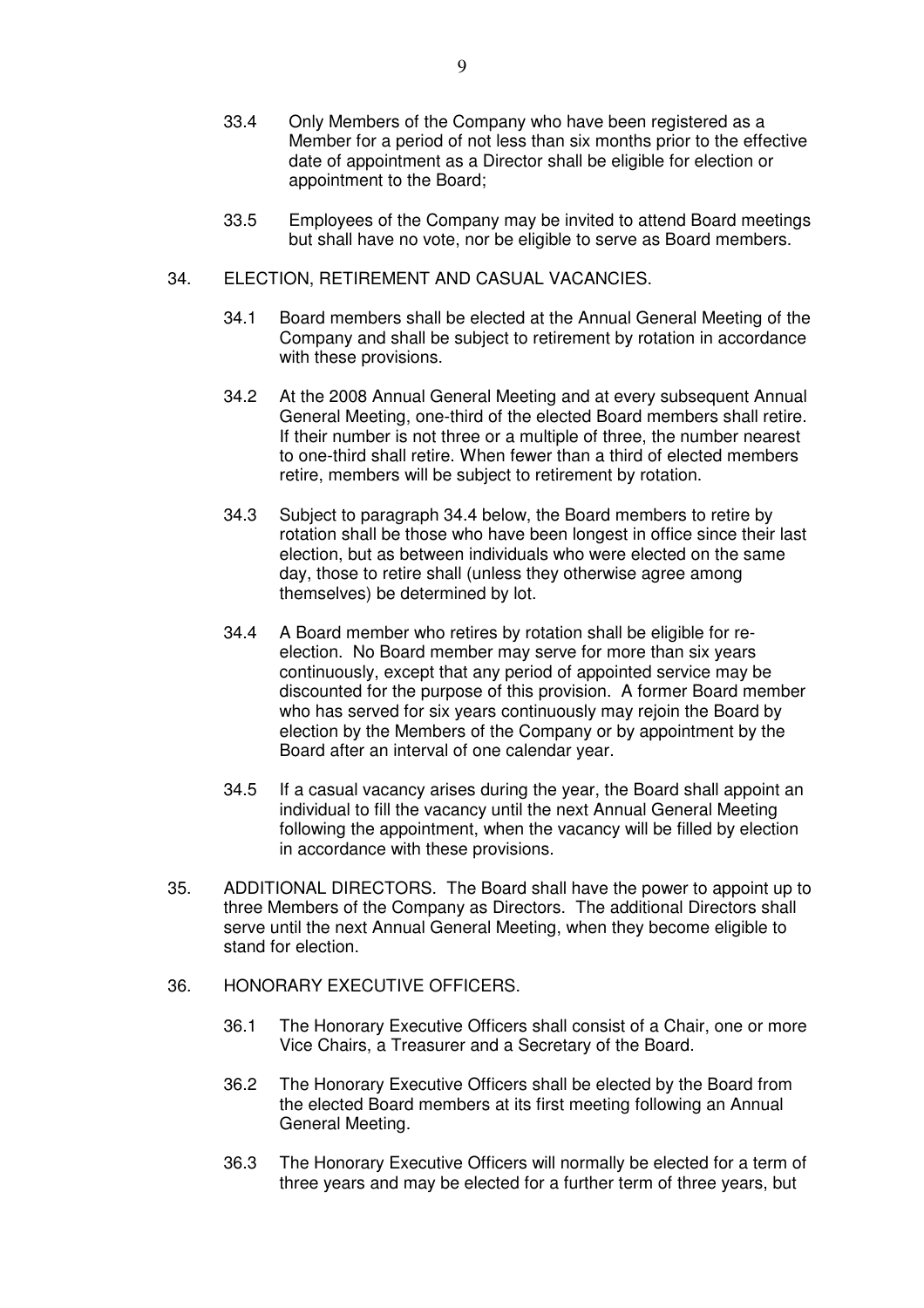may not serve for more than six consecutive years in any one capacity. They may be re-elected to that office after an interval of one year.

- 36.4 If an Honorary Executive Officer retires by rotation from the Board and is not re-elected at the Annual General Meeting in accordance with paragraph 36.3 above or retires from the Board for any other reason, then he or she shall cease to hold office as an Honorary Executive Officer even though the three year term for which he or she was elected to that office has not yet expired.
- 36.5 If a casual vacancy arises among the Honorary Executive Officers during the year, the Board shall appoint one of their number to fill the vacancy. The person so appointed shall hold office until the close of the next Annual General Meeting. This period in office shall be discounted for the purpose of paragraph 36.3 above.

## **J. Ministerial Duties**

37. DUTIES OF A SETTLED MINISTER. The Settled Minister shall attend to the reasonable pastoral, administrative, and other needs of the Congregation in accordance with custom, and shall conduct Sunday services and such other services as may reasonably be required by the Congregation.

The search process for a new Settled Minister is set out in Part M below.

38. DUTIES OF A TEMPORARY MINISTER. In the event that the Settled Minister leaves, the Board may decide to appoint a Temporary Minister or make any other arrangements it deems necessary to fill the pulpit. The duties of the Temporary Minister will be identical to those of the Settled Minister for typically a six-month or twelve-month contract period. Such a contract can be renewed or other Temporary Ministers may be appointed.

The search process for a Temporary Minister is the responsibility of the Board, and the Board will develop an appropriate process as required.

38A. DUTIES OF AN INTERIM MINISTER. In the event that the Settled Minister leaves, and there is some reason for not commencing a Search Process for a new Settled Minister, the Board may decide to appoint an Interim Minister. The duties of the Interim Minister will be identical to those of the Settled Minister with the additional role of resolving the congregational conflict (if any) so that a search for a Settled Minister may resume. The contract will typically be for two years.

The search process for an Interim Minister is the responsibility of the Board, and the Board will develop an appropriate process as required.

### **K. Land**

39. DISPOSALS. Subject to paragraph 41 below, the Board may not enter into any agreement for the disposal or mortgaging of the real property or any part of the real property owned by the Company unless the terms of the disposal have been approved by the Members of the Company entitled to vote at an EGM by an ordinary resolution (i.e. majority vote).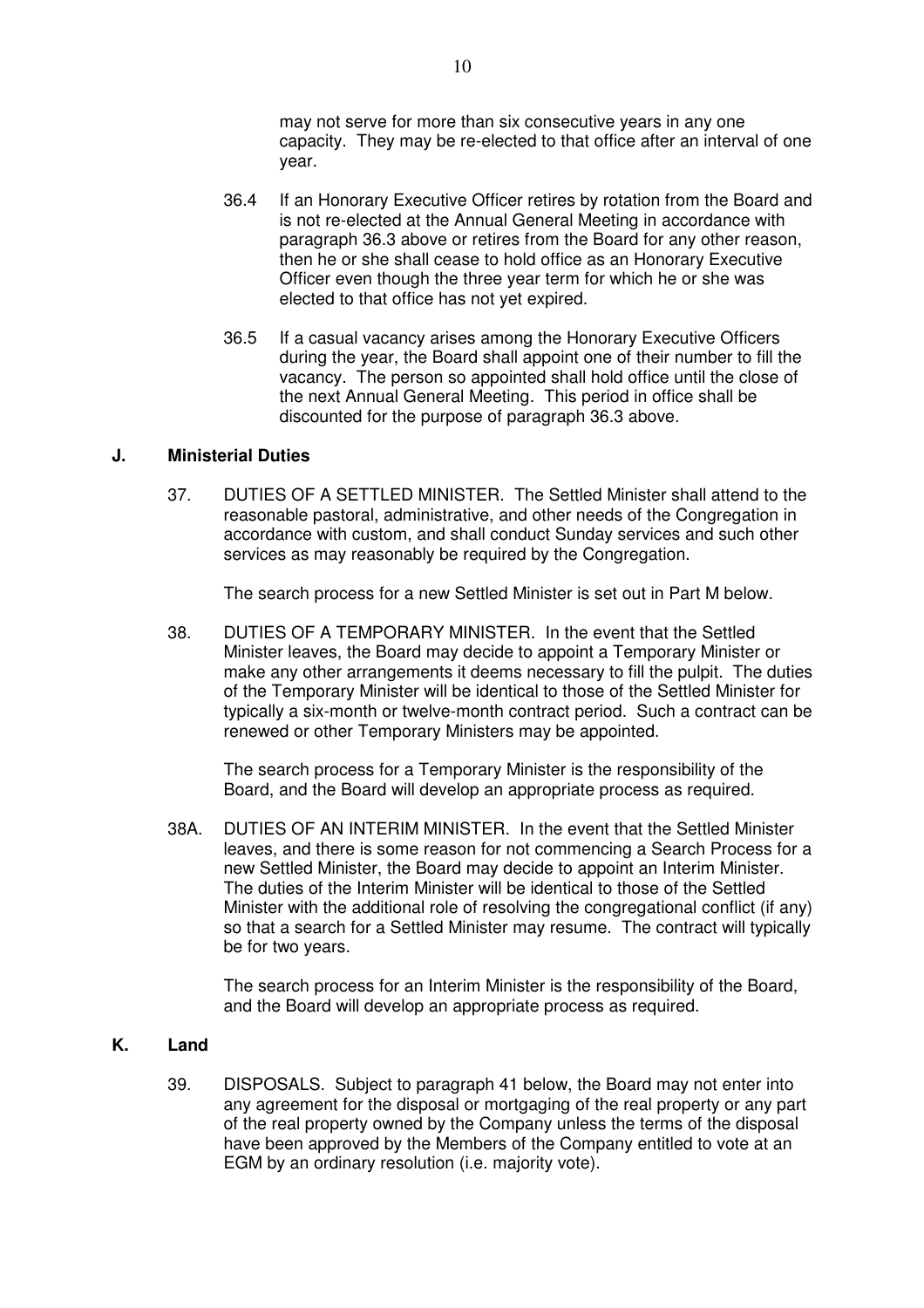- 40. DEFINITIONS OF "DISPOSAL". For the purposes of these Standing Orders, "disposal" is used as shorthand for sales, leases, the granting of licences and other transactions in which the Company parts with an interest in its land.
- 41. RENEWALS OF EXISTING TENANCIES. Nothing in paragraph 39 shall prevent the Board from disposing of the real property of the Company:-
	- 41.1 for a term of 3 years or less; or
	- 41.2 on terms that (taken as a whole) are no less favourable to the Company than the terms of the current or preceding arrangements for the letting of that part of the property;

either to an existing tenant (known as a "client") (or to a new tenant, of equal or better financial standing than the applicable current or preceding client).

### **L. Elders**

- 42. NUMBER OF ELDERS. There shall not be more than five nor fewer than three Elders.
- 43. ROLE OF ELDERS. The Board may, from time to time, at its discretion, seek the advice of the Elders on matters relating to the long-term interests of the congregation of the Chapel or such other matters as the Board may from time to time decide, which may include:
	- 43.1 Matters relating to the long-term use and maintenance of the real property of the Company;
	- 43.2 Compliance with the Articles and Standing Orders and resolutions of the Company; and
	- 43.3 The whole congregation's long term well being.
- 44. MEETINGS OF THE BOARD. The Board shall invite one of the Elders to attend each meeting of the Board, but if that Elder shall be present, he or she shall not be entitled to vote at such meeting. For the avoidance of doubt, an Elder is not a Director for any of the purposes of the Articles or of the Act.
- 45. ELIGIBILITY TO BE AN ELDER. Subject to paragraph 46, an Elder shall be elected at an AGM or SGM or appointed by the Board. Any person wishing to become an Elder must demonstrate to the satisfaction of the Members of the Company (or, as the case, the Board) that:
	- 45.1 He or she has been entitled to vote at meetings of Members of the Company (or of meetings of the congregation of the Chapel) for a period of not less than five years ending on the date of (i) the relevant AGM or SGM at which he or she is to be considered for election as an Elder or (ii) the meeting of the Board at which he or she is to be considered for appointment as an Elder; and
	- 45.2 He or she has been active in the affairs of the Company, the Chapel or in the Unitarian movement.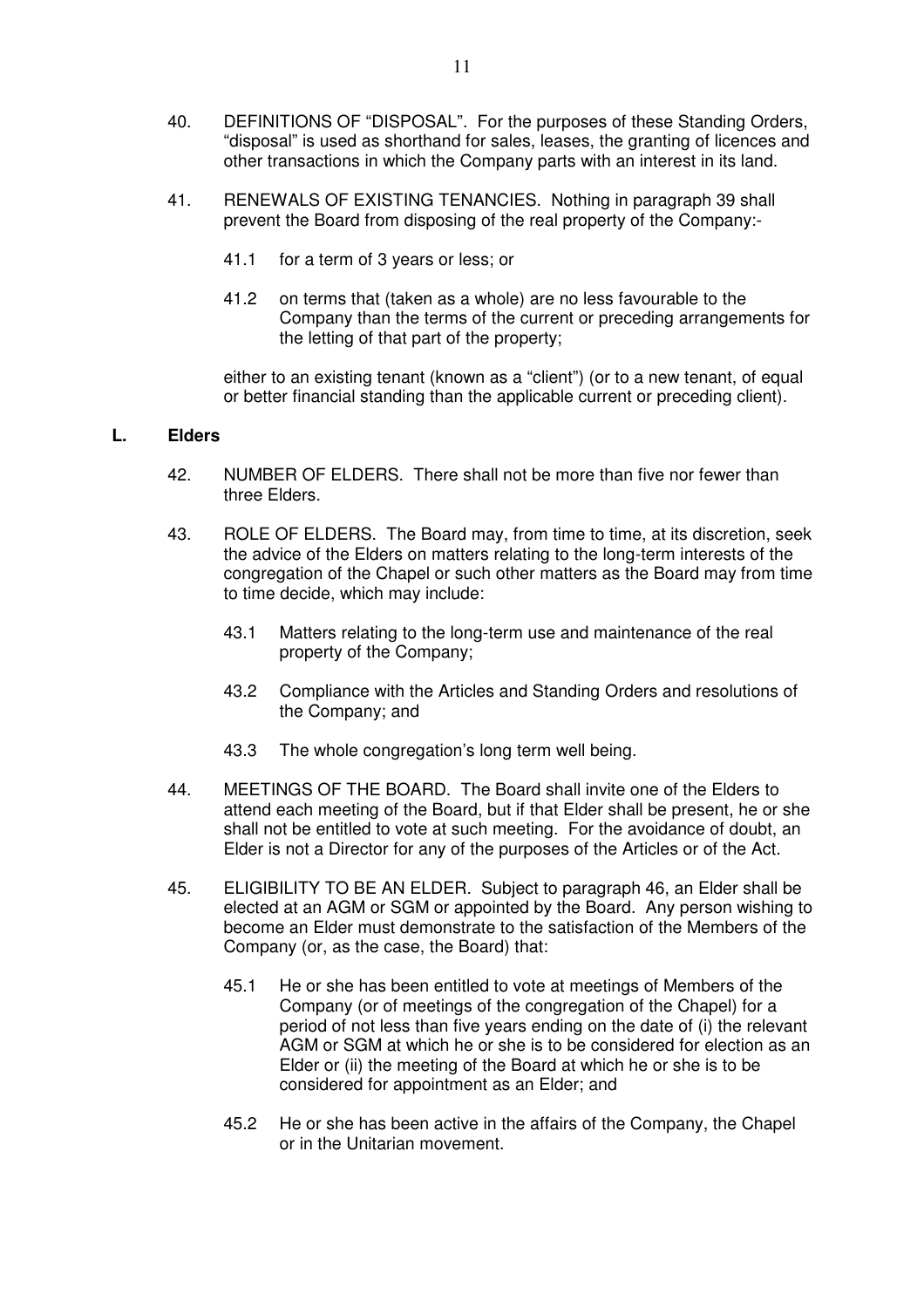For the purposes of this paragraph, a reference to a Members' meeting shall be deemed to include meetings of the congregation of the Chapel.

- 46. TERM OF SERVICE AS ELDER. Elders shall be elected at an AGM or appointed by the Board for a term of five years. One Elder shall retire each year but may be re-appointed for one or more further terms always providing that no Elder shall serve for more than fifteen years continuously. Should an Elder retire prior to completion of a year of service, his or her replacement shall not be made before the next AGM, unless the number of Elders falls below three, in which case, the Board shall in its discretion decide that (a) the places can be left vacant until the next AGM or (b) an SGM should be held to elect one or more Elders.
- 47. RESIGNATION OR REMOVAL AS ELDER. An Elder shall cease being an Elder immediately if:
	- 47.1 he or she ceases to be a Member of the Company;
	- 47.2 he or she has served upon him or her notice removing him or her from office signed by two-thirds of the Board members and two-thirds of the other Elders; or
	- 47.3 he or she is removed at an SGM.

### **M. The Search Process for a Settled Minister**

- 48. SEARCH PROCESS. In the event of the position of Settled Minister becoming vacant, the following procedures shall apply:
- 49. ELECTION OF SEARCH COMMMITTEE.
	- 49.1 An SGM shall be called to elect members to the Search Committee and to discuss the brief for the prospective Minister (the "Minister's Brief"), and the Code of Conduct.
	- 49.2 The Search Committee shall be composed of seven members, at least three of whom shall be from the Congregation at large (i.e. voting Members of the Company who are not Board members or Elders), and not more than three from the Board, and not more than one Elder.
	- 49.3 The Search Committee members shall be selected by simple majority at an SGM.
	- 49.4 The Chair of the Board shall not be a member of the Search Committee.
	- 49.5 The congregational representatives shall be elected first so that the Board and the Elders can ensure that the Committee members were broadly representative of the make-up of the Chapel.
	- 49.6 The Search Committee shall always have an odd number of members. If a member leaves the Search Committee for any reason, the Board shall attempt to replace the member as soon as possible, either by appointment of the next most successful individual identified at the SGM, or by a majority decision of the Board. A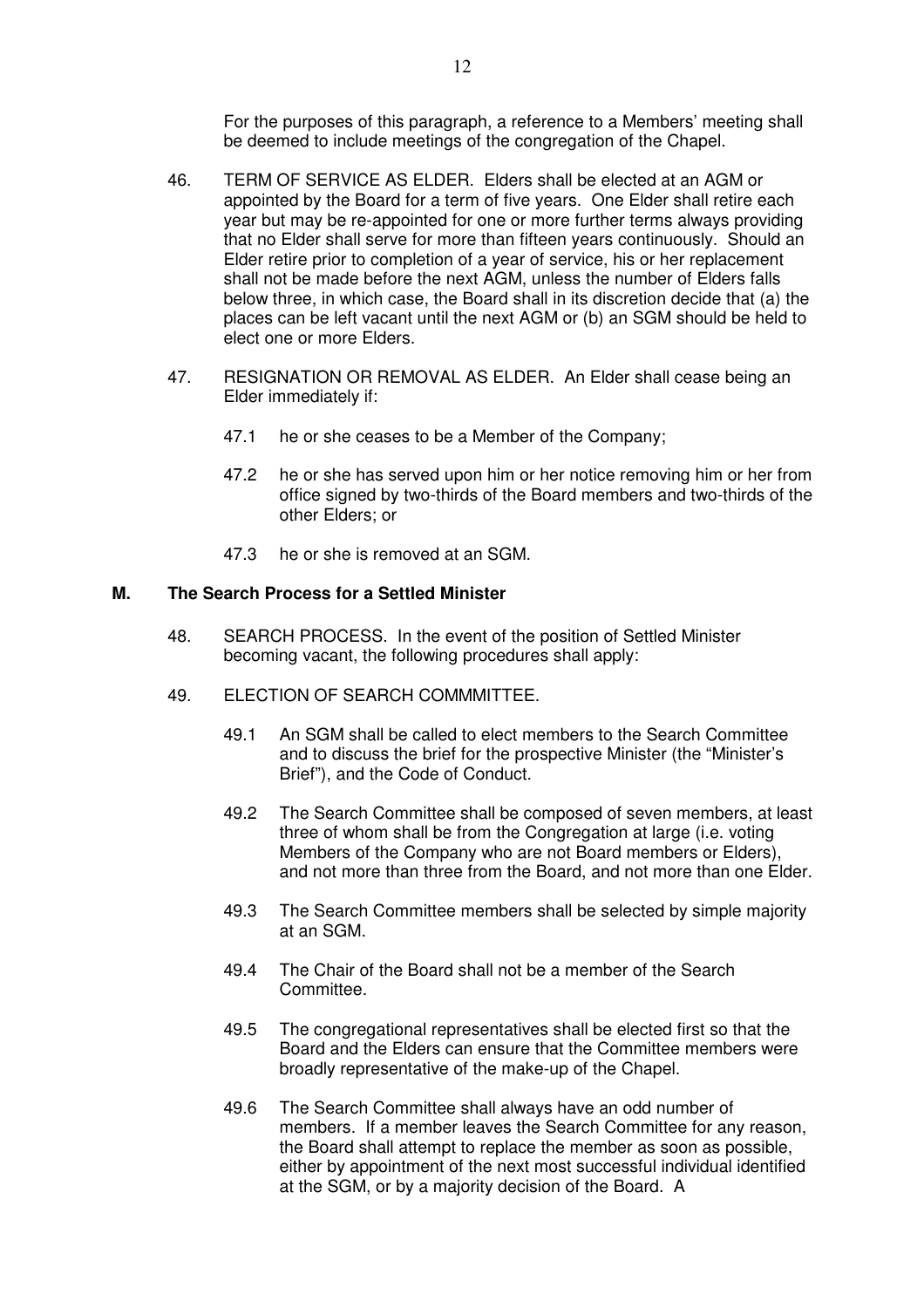recommendation shall be sought from the Search Committee regarding this appointment.

- 50. BUDGET FOR SEARCH. The Board shall provide a budget to the Search Committee covering search costs and the costs of any necessary travel for meeting candidates.
- 51. CODE OF CONDUCT FOR SEARCH COMMITTEE. The Board shall develop a Code of Conduct for the Search Committee, which shall cover (a) confidentiality of information about prospective Ministers; (b) confidentiality of the discussions and meetings of the Search Committee; (c) a policy of nondiscrimination; (d) conduct considered to be unbecoming a member; and (e) such other provisions as the Board considers advisable The Code of Conduct shall be signed by each member of the Search Committee. Breach of the Code of Conduct will result in the member being asked by the Chair of the Search Committee, and/or by the Chair of the Board, to resign his or her position. If the member refuses to resign by the end of five calendar days of a request to resign, he or she shall be deemed to have resigned at the end of such period. The member shall be replaced according to paragraph 49.6 above.
- 52. MEETINGS OF THE SEARCH COMMITTEE.
	- 52.1 At its first meeting, the Search Committee shall appoint its Chair and Secretary. The Chair is responsible to the Congregation for ensuring that the Search Process is carried out, and that the Code of Conduct is observed. The Secretary's role shall be to record and store all documentation, to record all resolutions and voting outcomes and to make sure the budget for the search is managed appropriately.
	- 52.2 The Search Committee shall refine the Minister's Brief discussed by the SGM and shall consult with the Congregation regarding its contents.
	- 52.3 The Search Committee shall then carry out the search according to the agreed Search Process and shall keep adequate minutes and records.
	- 52.4 The Search Committee shall search for Ministers in good standing with the GA, the Unitarian Universalist Association ("UUA") or other equivalent national Unitarian organisations.
	- 52.5 The Search Committee shall update both the Board and the Members of the Company on a regular basis (at least quarterly) on its progress.
- 53. RECOMMENDATION OF ONE CANDIDATE MINISTER TO CHAPEL.
	- 53.1 Only one candidate Minister (a "Candidate") shall be presented at a time to the Special General Meeting of the Company. The Search Committee shall have the power to produce a long list of potential candidates and/or a short list of potential candidates for consideration by the Committee and to reduce the number of potential candidates down to a single Candidate to be voted on by the Search Committee.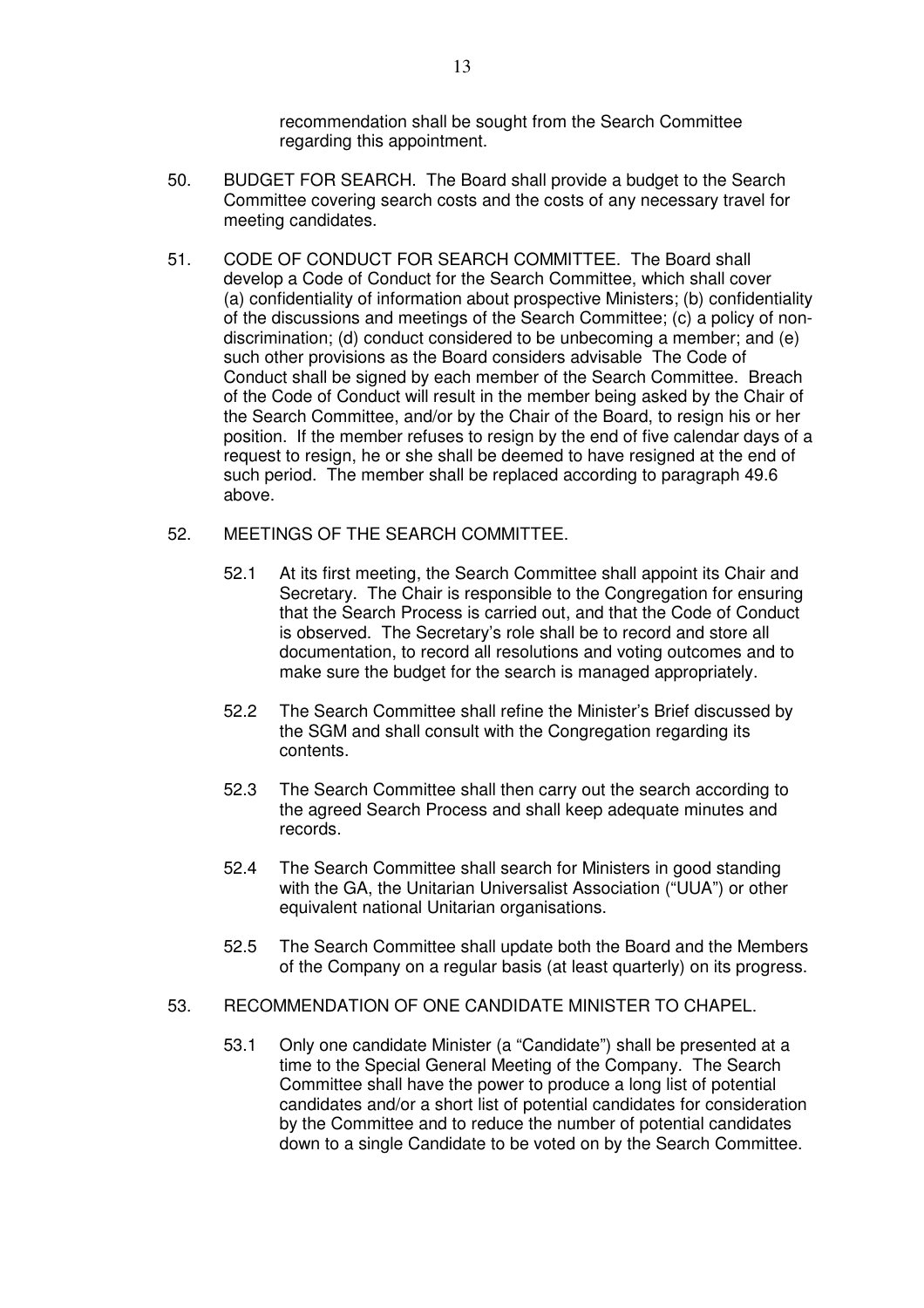- 53.2 The Search Committee shall aim to reach unanimous consensus on its recommendation of a Minister to the Company. If this is not possible, in order for a Minister to be recommended to the Company as a Candidate, she or he must both (a) receive at least five votes in approval (5-2 for the Candidate) by the Search Committee, and (b) be considered an outstanding and suitable candidate by the Search Committee.
- 53.3 Voting in person by members of the Search Committee is preferable. In unavoidable cases (such as illness), Search Committee members may vote in absentia but not by proxy.
- 53.4 The Search Committee shall present its Candidate to the Members of the Company, and shall be a unanimous advocate for its Candidate.
- 53.5 A Candidate recommended by the Search Committee to the Company shall take at least one Sunday Service and Members of the Company should be afforded ample opportunities to meet the Candidate. If practicable, the Candidate should stay in residence for at least five days.
- 53.6 If no candidate receives the approval by the Search Committee required under paragraph 53.2, a new Search Process shall be undertaken, and the Members of the original Search Committee shall be given the option of standing down, and new members elected as above.
- 54. ACTIONS AFTER SPECIAL GENERAL MEETING.
	- 54.1 In the event of a successful Candidacy, the Search Committee shall stand down.
	- 54.2 A Candidate will be unsuccessful if he or she does not receive the requisite approval from the Members of the Company. In such event, a new Search Process shall be undertaken, and the Members of the original Search Committee shall be given the option of standing down, and new members elected as above.

#### **N. Procurement Expenditure and Management of Funds**

- 55. PROCUREMENT EXPENDITURE
	- 55.1 The Board may commission expenditures of up to a maximum of 10% of annual revenue in the previous year on a given initiative/project or in total on a project undertaken in stages and perhaps spanning more than one financial year under its own authority and without reference to Members of the Company. Expenditures in excess of this amount must be approved before commitment by a majority vote of Members of the Company entitled to vote at an AGM, EGM or SGM. The sole exception to this requirement is for urgent repair to the Chapel or Chapel's property where delay would incur significant extra cost. In this case, the agreement of a simple majority of Directors of the Company is required to commence the work with ratification sought, as soon as reasonably possible, from an AGM, EGM or SGM.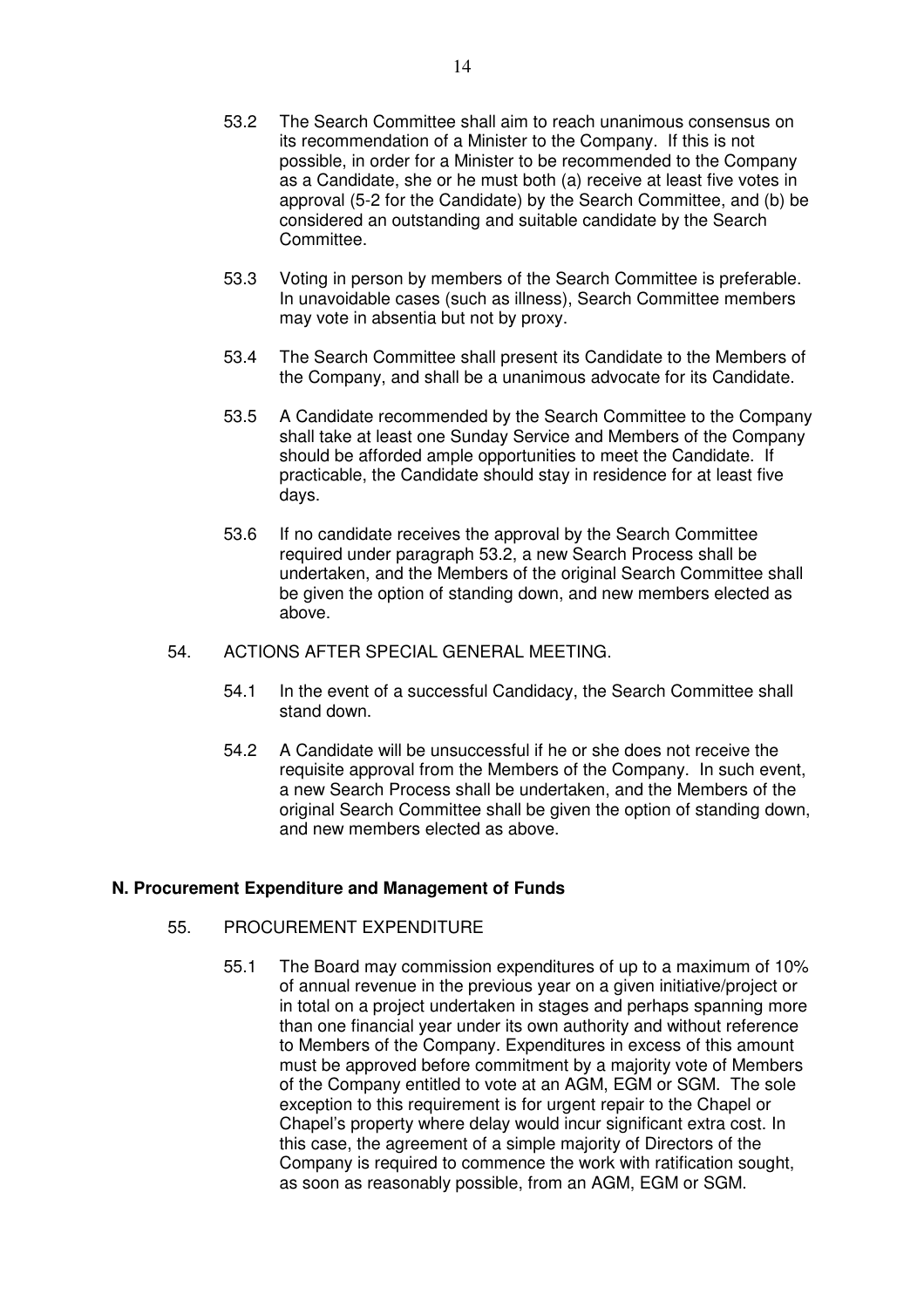- 55.2 Expenditures above £2500 per item must be decided on consideration of three independent quotations/proposals. Expenditures between £1000 and £2500 per item must be decided on consideration of two independent quotations/proposals. All quotations must be retained for at least three years for audit purposes. Expenditures below £1000 on a small project can be authorised with care as needed.
- 55.3 For multi-part initiatives involving many invoices, the Board will request the Administrator to use purchase orders to simplify administration and financial reporting.
- 55.4 The above figures should be adjusted in line with the consumer price index as of May 2016.
- 56. USE OF FUNDS
	- 56.1 The Board may use the GENERAL FUND of the Chapel for procurement, in accordance with paragraph 55.
	- 56.2 The Board may set aside DESIGNATED FUNDS, which are kept distinct from general reserves, for the maintenance and upkeep of specific Chapel assets.
	- 56.3 DESIGNATED FUNDS must be kept distinct and only used for the intended purpose subject to paragraph 55.
	- 56.4 DESIGNATED FUNDS may be invested in long-term instruments but this does not alter how they may be used.
	- 56.5 The Board may set aside ENDOWMENT FUNDS, subject to approval by resolution of Members of the Company entitled to vote at an AGM, EGM or SGM.
	- 56.6 ENDOWMENT FUNDS must be kept distinct and used only for the long-term financial security of the Chapel, or for major repairs, or maintenance or development of the estate.
	- 56.7 The use of ENDOWMENT FUNDS must be approved by resolution of Members of the Company entitled to vote at an AGM, EGM or SGM.
	- 56.8 The GENERAL FUND includes all income from regular sources that is membership subscription, event fees, and rents from uses of Chapel property. These funds must be kept in a separate account or accounts. ENDOWMENT FUNDS currently (at May 2016) consist of all funds from the sale of the Willoughby Road site that were invested into M&G's Charifund in 2013. Donations over £250, unless otherwise specified by the donor, should be invested within a year into a special reserve account. DESIGNATED FUNDS refers to all other funds, which must be invested in accounts separate to both the GENERAL and ENDOWMENT Funds. It is anticipated that the DESIGNATED Funds will be predominantly surpluses carried over from previous year's revenues or specific donations.